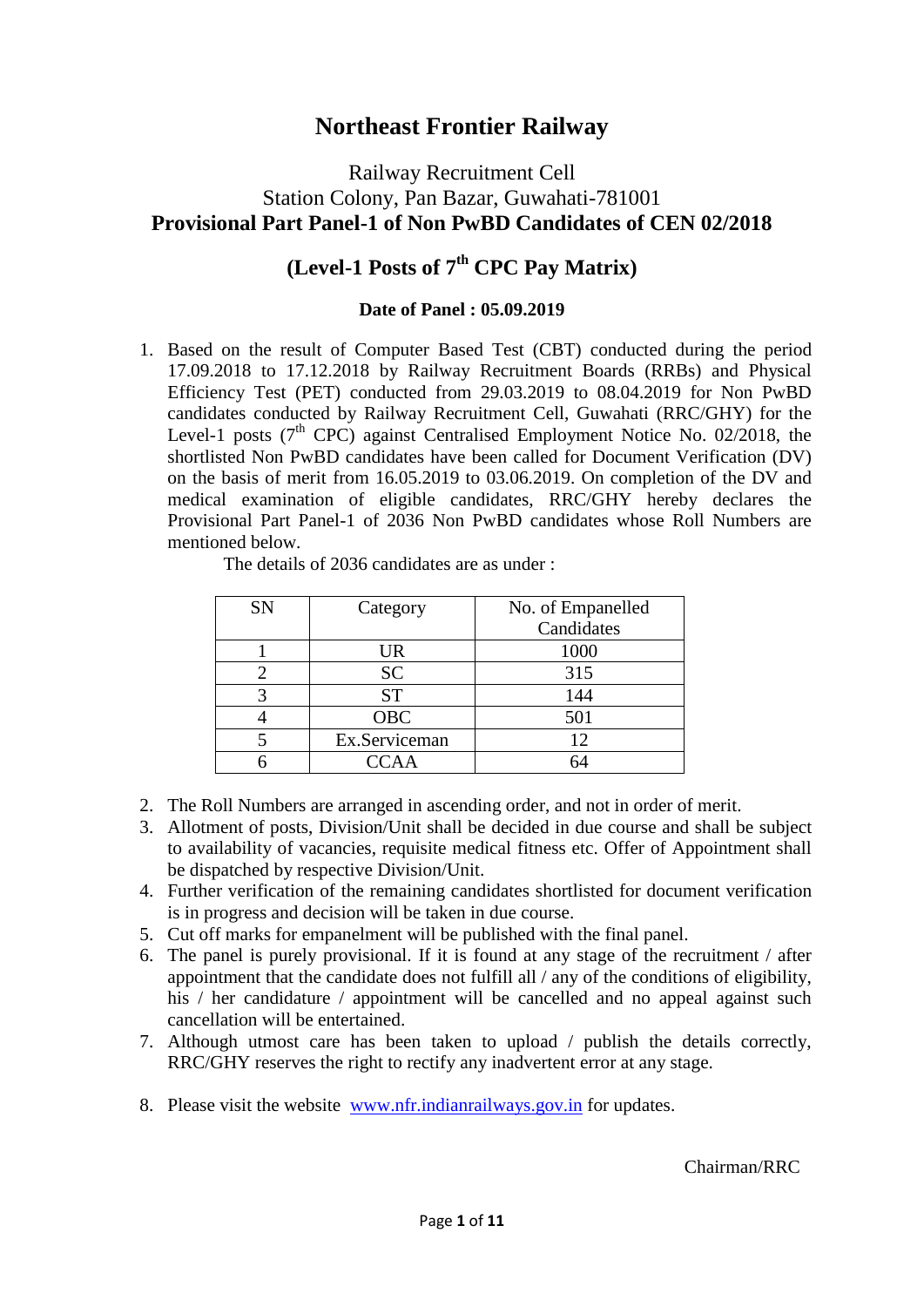| 202001042730045 | 202004086690003 | 202011084330021 | 202023034930019 | 202027016740035 |
|-----------------|-----------------|-----------------|-----------------|-----------------|
| 202004001190001 | 202004086690007 | 202011091760007 | 202023079410026 | 202027018970073 |
| 202004001190003 | 202004086690009 | 202012006030001 | 202023086690004 | 202027018970098 |
| 202004006430047 | 202004087880001 | 202012088000430 | 202024000630010 | 202027027900028 |
| 202004006730020 | 202004087880010 | 202012092860009 | 202024018970011 | 202027083720018 |
| 202004006730021 | 202004088000312 | 202013034930016 | 202024018970035 | 202027091370008 |
| 202004006730036 | 202004090970004 | 202013086690009 | 202024018970057 | 202027092520027 |
| 202004023710003 | 202004091760229 | 202015077970025 | 202024019420030 | 202027092870009 |
| 202004025780004 | 202004092520041 | 202016077470002 | 202024025780017 | 202027096290021 |
| 202004025780007 | 202004092550003 | 202017106320004 | 202024034930032 | 202027106320010 |
| 202004025780010 | 202004092860013 | 202018004040023 | 202024083720027 | 202027113410006 |
| 202004025780023 | 202004094410009 | 202018019420004 | 202024084810004 | 202028018970157 |
| 202004025780025 | 202004094410012 | 202018019420033 | 202024084810074 | 202028019420073 |
| 202004027900008 | 202004094410013 | 202018113650035 | 202024090020004 | 202028028500013 |
| 202004027900011 | 202004094410018 | 202020007810022 | 202024106370048 | 202028083720023 |
| 202004041800002 | 202004113290005 | 202020018970023 | 202025001160001 | 202028086690011 |
| 202004042730003 | 202004113290006 | 202020042730025 | 202025004040049 | 202028090580011 |
| 202004042730020 | 202004113290013 | 202020079420017 | 202025006730035 | 202028095160020 |
| 202004042730026 | 202004113290018 | 202020079470007 | 202025019420001 | 202028106370011 |
| 202004042730032 | 202004113380005 | 202020080590006 | 202025019420080 | 202028113650028 |
| 202004042730037 | 202004113640009 | 202020096330001 | 202025041800001 | 202029018970083 |
| 202004042730040 | 202004113640017 | 202021077970078 | 202025077970048 | 202029083200016 |
| 202004042730052 | 202004113640018 | 202021091370012 | 202025079300008 | 202029083890001 |
| 202004042730057 | 202004113640022 | 202021113790005 | 202025079420002 | 202029091370007 |
| 202004042730063 | 202004113640023 | 202022016740011 | 202025086100034 | 202029092870016 |
| 202004042730069 | 202004113650052 | 202022018970024 | 202025095170014 | 202029094410012 |
| 202004042730072 | 202004113650078 | 202022019420019 | 202026018970050 | 202030077970042 |
| 202004042730083 | 202004113650082 | 202022019420024 | 202026019420064 | 202030079060005 |
| 202004042730089 | 202005080000965 | 202022019420051 | 202026019420073 | 202030083750246 |
| 202004079060001 | 202005092860017 | 202022027900003 | 202026034930023 | 202030084500005 |
| 202004079060004 | 202008006730006 | 202022042730021 | 202026077970062 | 202030086690013 |
| 202004080000935 | 202008042730078 | 202022077970026 | 202026079410015 | 202030086690019 |
| 202004080001240 | 202009096290011 | 202022079390012 | 202026080430009 | 202030093380002 |
| 202004080001273 | 202010006430053 | 202022081160013 | 202026080590007 | 202031019420094 |
| 202004080001464 | 202010079290004 | 202022083660001 | 202026080590016 | 202031042730057 |
| 202004083720002 | 202010079320037 | 202022083890033 | 202026084490010 | 202031081180038 |
| 202004083720003 | 202010079730021 | 202022084810011 | 202026088170015 | 202031084810021 |
| 202004083720008 | 202010092520031 | 202022091370006 | 202026091760047 | 202031087500003 |
| 202004085880001 | 202011019420016 | 202022092870018 | 202026092520038 | 202031093380005 |
| 202004086690002 | 202011078230014 | 202023007810021 | 202027007810031 | 202031113640030 |

## **Roll Numbers of 2036 Provisionally Empanelled Candidates of CEN 02/2018 :**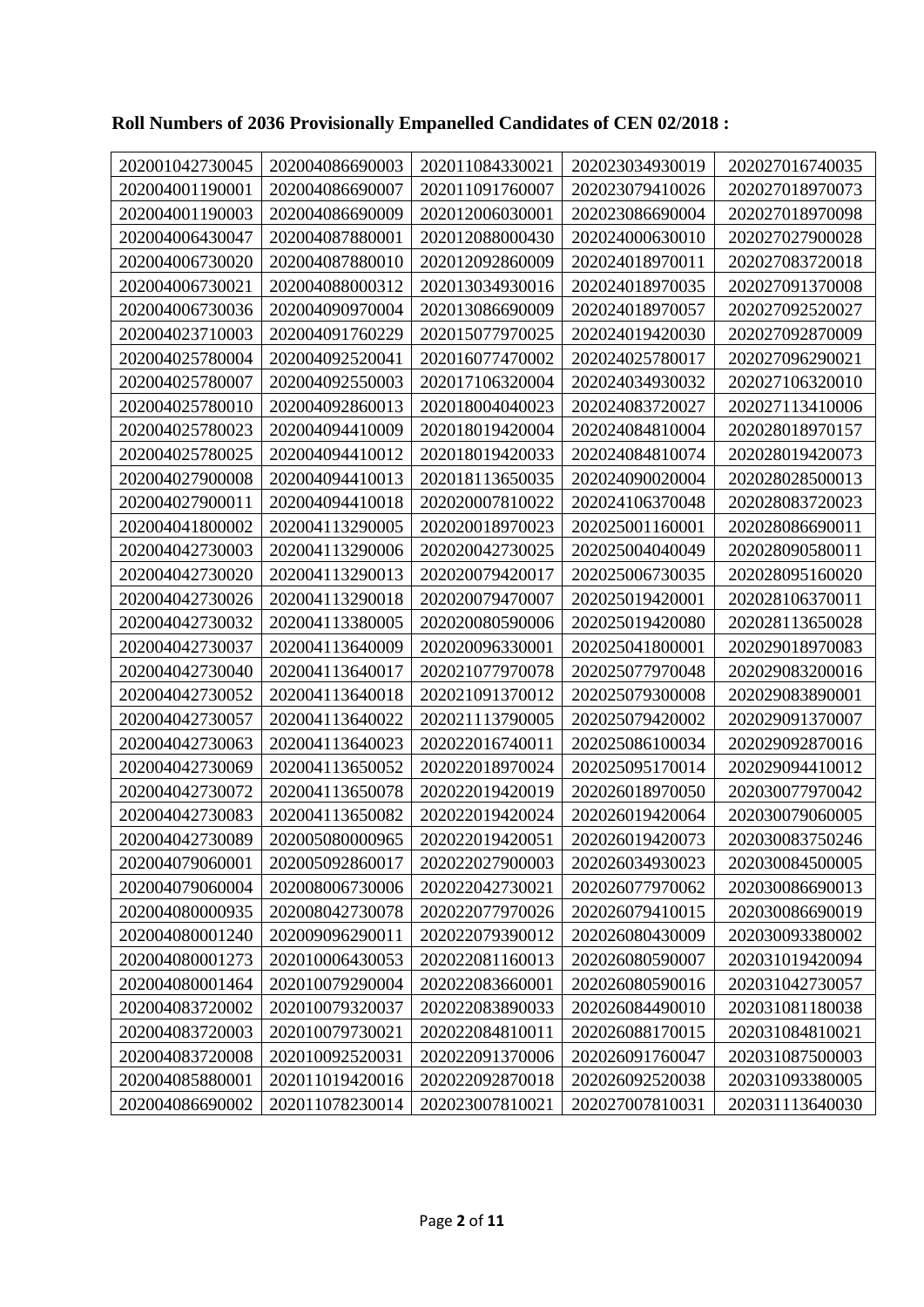| 202032006730046 | 202035019420016 | 202041092590003 | 202045082130001 | 202047079490016 |
|-----------------|-----------------|-----------------|-----------------|-----------------|
| 202032006730055 | 202035034930030 | 202041092860039 | 202045083200024 | 202047080030004 |
| 202032012660040 | 202035041160006 | 202041092870020 | 202045083720018 | 202047083720026 |
| 202032012660058 | 202035077950004 | 202041094410006 | 202045087600010 | 202047083720027 |
| 202032016740001 | 202035081160026 | 202041095060004 | 202045091370006 | 202047083720037 |
| 202032027900041 | 202035095190007 | 202041096270013 | 202045091370034 | 202047087570005 |
| 202032042730047 | 202036014310011 | 202041096290020 | 202045092520012 | 202047090580010 |
| 202032077430003 | 202036034930036 | 202041113410002 | 202045092520056 | 202047091370037 |
| 202032082130003 | 202036081590009 | 202043017130003 | 202045095170026 | 202047094410005 |
| 202032082130037 | 202036092650017 | 202043077970079 | 202045096970001 | 202047096250007 |
| 202032083720006 | 202036093380006 | 202043077970109 | 202045106370010 | 202048014310010 |
| 202032088170028 | 202036113650039 | 202043080440037 | 202045113640020 | 202048025780013 |
| 202032113650032 | 202037077970078 | 202043096290029 | 202046005830011 | 202048027900031 |
| 202033006430008 | 202037079410024 | 202043106370035 | 202046005830025 | 202048042730049 |
| 202033006920004 | 202037079730015 | 202044005700004 | 202046012660071 | 202048042840002 |
| 202033012660034 | 202037080170008 | 202044005830002 | 202046077970016 | 202048077430016 |
| 202033019420065 | 202037095160042 | 202044005830015 | 202046077970027 | 202048079420010 |
| 202033019420072 | 202037106370042 | 202044077430028 | 202046079570011 | 202048079420012 |
| 202033019420088 | 202038019420038 | 202044079820005 | 202046085710009 | 202048079490010 |
| 202033041700002 | 202038077430013 | 202044080410009 | 202046089950008 | 202048083720053 |
| 202033042730038 | 202038096270007 | 202044081160007 | 202046097160004 | 202048092520003 |
| 202033042730069 | 202039006030029 | 202044088170021 | 202046106370048 | 202048092520028 |
| 202033077970052 | 202039077970083 | 202044091370031 | 202047003480001 | 202048093130011 |
| 202033077970055 | 202039079420017 | 202044093130001 | 202047005700019 | 202048096270006 |
| 202033077970056 | 202039079470002 | 202045003620015 | 202047005830015 | 202049005700011 |
| 202033079420010 | 202039087650018 | 202045005830005 | 202047005830028 | 202049014310008 |
| 202033079820001 | 202040077970057 | 202045005830018 | 202047006030004 | 202049019420061 |
| 202033084500018 | 202040079330001 | 202045014310002 | 202047006730039 | 202049025780014 |
| 202033086690002 | 202040092860040 | 202045014310022 | 202047012660024 | 202049042730127 |
| 202033086690003 | 202040096270012 | 202045034930055 | 202047025780035 | 202049042730200 |
| 202033086830002 | 202040096970010 | 202045040480001 | 202047034930023 | 202049077970051 |
| 202033095060003 | 202041003620007 | 202045077430012 | 202047042730043 | 202049079570002 |
| 202033096290017 | 202041005700019 | 202045077430024 | 202047042840003 | 202049080170006 |
| 202033096330004 | 202041066870004 | 202045077970102 | 202047077430004 | 202049083200019 |
| 202034007810015 | 202041077950013 | 202045079090027 | 202047077950001 | 202049083200045 |
| 202034012660051 | 202041077970034 | 202045079310009 | 202047077950012 | 202049083720003 |
| 202034086100076 | 202041087600001 | 202045079410049 | 202047077970045 | 202049085560008 |
| 202034092520014 | 202041090020011 | 202045079570011 | 202047078120001 | 202049090020052 |
| 202034113640008 | 202041090400009 | 202045080000403 | 202047079060020 | 202049090020085 |
| 202035012660026 | 202041092390005 | 202045081600004 | 202047079090022 | 202049092590005 |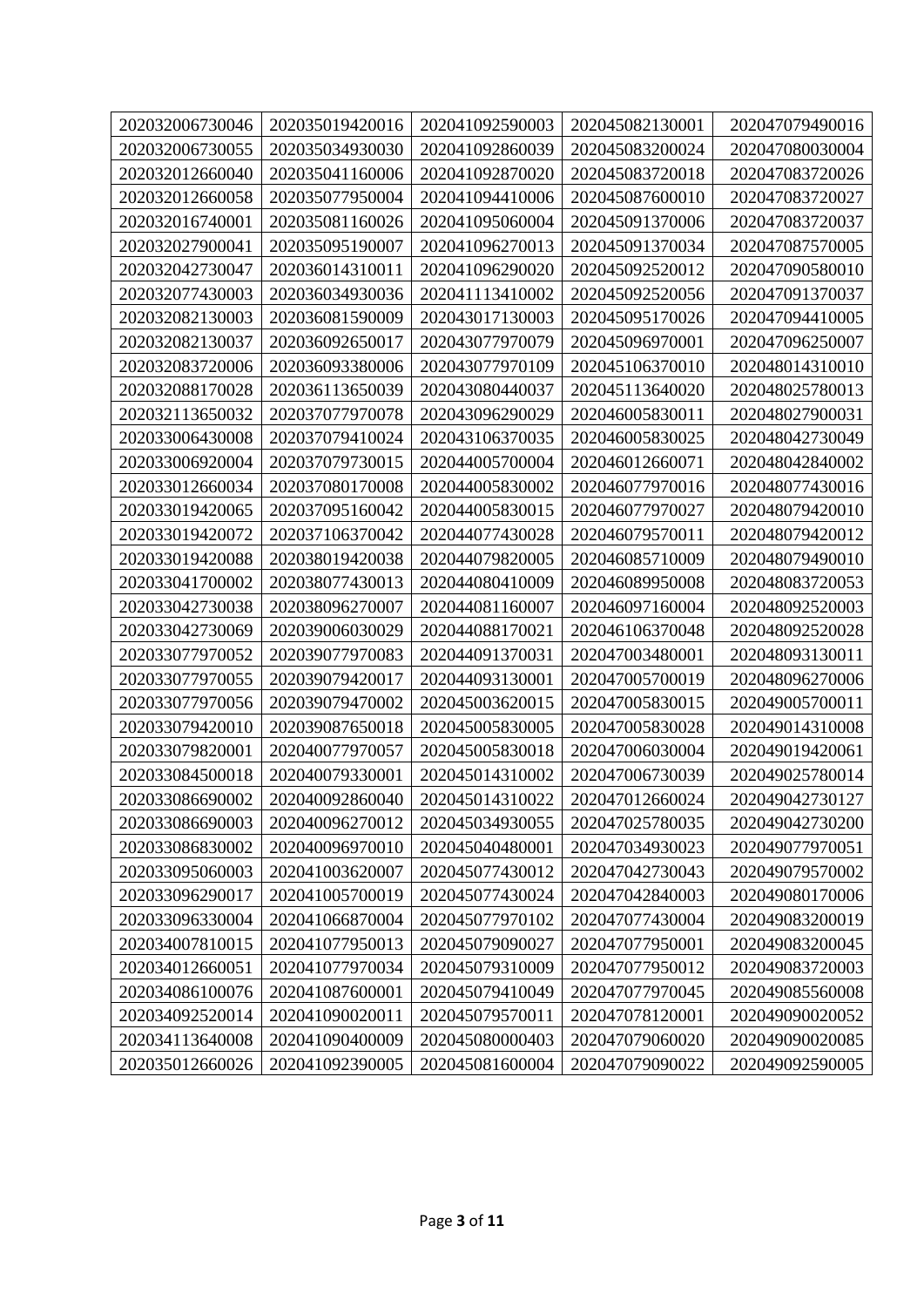| 202049095160072 | 202052095190003 | 202056079310010 | 202059080060038 | 202062084810025 |
|-----------------|-----------------|-----------------|-----------------|-----------------|
| 202050006730172 | 202052096250001 | 202056081590008 | 202059082200004 | 202062084810027 |
| 202050008570004 | 202052096360007 | 202056083720016 | 202059089950007 | 202062084810028 |
| 202050012660070 | 202052096360009 | 202056083900009 | 202059096270002 | 202062089950002 |
| 202050014310018 | 202053027900005 | 202056084810009 | 202059096360003 | 202062090440006 |
| 202050088000229 | 202053080000528 | 202056087600007 | 202059097160002 | 202062096290005 |
| 202050095160087 | 202053081180018 | 202056089950007 | 202059113640008 | 202062106240002 |
| 202050096270002 | 202053084810035 | 202056092520039 | 202059113650037 | 202062113650021 |
| 202050096970014 | 202053084810076 | 202056092610011 | 202059113780018 | 202062113650026 |
| 202050096970015 | 202053085560009 | 202056094410022 | 202060078120012 | 202063012660004 |
| 202050113650032 | 202053092520037 | 202056095170015 | 202060086100018 | 202063012660065 |
| 202051003620016 | 202053092590011 | 202056096290023 | 202060086100028 | 202063012660101 |
| 202051006920004 | 202053094860001 | 202056096290026 | 202060113650059 | 202063014790020 |
| 202051014310015 | 202054011180009 | 202056096970002 | 202061001580010 | 202063078120011 |
| 202051016740006 | 202054012660023 | 202057003480005 | 202061001580012 | 202063083720051 |
| 202051034930007 | 202054012660053 | 202057008570005 | 202061012660060 | 202063084810059 |
| 202051079450015 | 202054083720048 | 202057012660001 | 202061041160008 | 202063085660008 |
| 202051079840011 | 202054093130009 | 202057029040004 | 202061066870004 | 202063090970001 |
| 202051083870013 | 202054094410027 | 202057079300006 | 202061066870005 | 202063093980001 |
| 202051087650008 | 202054095190007 | 202057079400010 | 202061078120005 | 202064012660012 |
| 202051092860010 | 202054096270003 | 202057092550012 | 202061082200005 | 202064012660045 |
| 202051096330006 | 202054096330018 | 202057093130004 | 202061082200021 | 202064012660057 |
| 202051096330020 | 202054106370001 | 202057106320001 | 202061084490016 | 202064012660083 |
| 202051097160008 | 202054113380003 | 202057106370006 | 202061084810035 | 202064079400003 |
| 202052003480008 | 202054113650009 | 202057113640028 | 202061084810092 | 202064082200034 |
| 202052012660032 | 202055006430022 | 202057113650030 | 202061085560010 | 202064084810053 |
| 202052025780021 | 202055007810003 | 202057113650032 | 202061085660022 | 202064085560014 |
| 202052031770005 | 202055012660010 | 202058079610005 | 202061090520002 | 202064090400014 |
| 202052077430006 | 202055029700009 | 202058082040019 | 202061095190016 | 202064090440005 |
| 202052080410011 | 202055034930035 | 202058082200002 | 202061096290012 | 202064092520036 |
| 202052081160067 | 202055079320057 | 202058082200015 | 202061113640024 | 202064092860047 |
| 202052081590003 | 202055081090151 | 202058084490012 | 202061113790001 | 202064096290009 |
| 202052082120016 | 202055084490017 | 202058087880012 | 202062001190001 | 202064096290022 |
| 202052083200010 | 202055096290024 | 202058092520021 | 202062012660023 | 202064113650133 |
| 202052083720014 | 202055097160001 | 202058094410010 | 202062012660093 | 202065000880001 |
| 202052083720034 | 202055113380003 | 202058113290009 | 202062079410009 | 202065000880009 |
| 202052083720049 | 202055113650073 | 202058113650018 | 202062079610011 | 202065001580015 |
| 202052083720056 | 202056006430050 | 202059003620001 | 202062083720031 | 202065006730020 |
| 202052084810014 | 202056018970003 | 202059006430017 | 202062084490012 | 202065012660002 |
| 202052090400011 | 202056029040005 | 202059006920004 | 202062084510011 | 202065012660086 |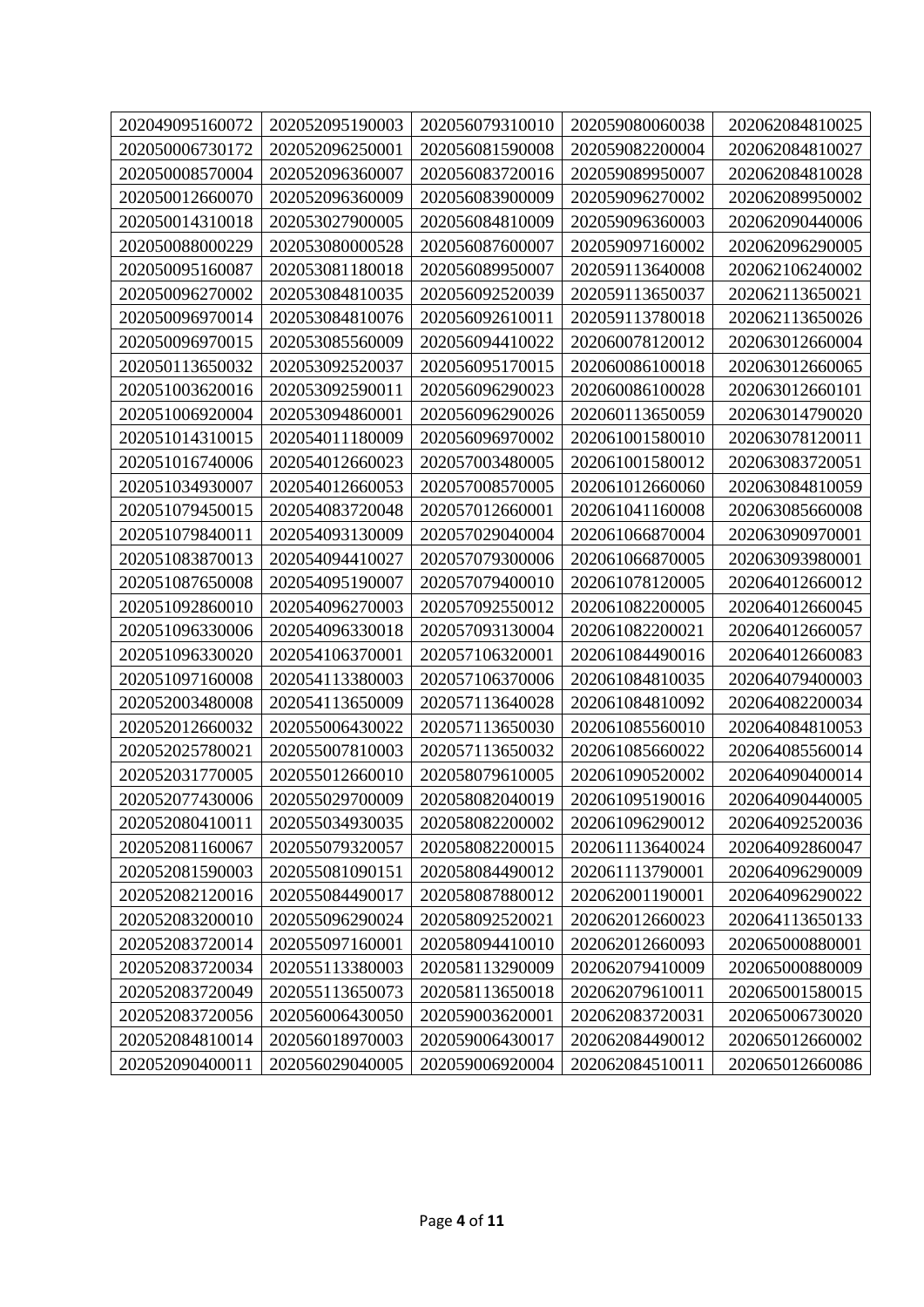| 202065041700006 | 202067081160479 | 202069113370004 | 202071090000021 | 202073001580009 |
|-----------------|-----------------|-----------------|-----------------|-----------------|
| 202065082120005 | 202067083660014 | 202069113640004 | 202071097160017 | 202073012660062 |
| 202065082200005 | 202067090410073 | 202069113950003 | 202071106320010 | 202073078660004 |
| 202065082200028 | 202067090580005 | 202070078210004 | 202071113780006 | 202073079090104 |
| 202065082200058 | 202067095160025 | 202070079070013 | 202072004040013 | 202073082040011 |
| 202065083720003 | 202068016740009 | 202070079070039 | 202072014050005 | 202073083720014 |
| 202065083720041 | 202068027900024 | 202070079290009 | 202072078720008 | 202073083890008 |
| 202065083720045 | 202068031770001 | 202070079300034 | 202072078720027 | 202073084810013 |
| 202065084490021 | 202068079070026 | 202070079390004 | 202072078900021 | 202073085760013 |
| 202065084510005 | 202068079070093 | 202070079610001 | 202072079070041 | 202073088600016 |
| 202065084810026 | 202068079070110 | 202070079840003 | 202072079080017 | 202073092450002 |
| 202065084810084 | 202068079090041 | 202070080440023 | 202072079090004 | 202073092860027 |
| 202065096250008 | 202068079090086 | 202070081160035 | 202072079310023 | 202073095640011 |
| 202065096270005 | 202068081160498 | 202070081160074 | 202072079320003 | 202073106370042 |
| 202065096290009 | 202068082120009 | 202070081160224 | 202072079380002 | 202074083720022 |
| 202065096290029 | 202068083720005 | 202070081160239 | 202072080430032 | 202074092650134 |
| 202065096400005 | 202068086100022 | 202070081590005 | 202072081160144 | 202074094010116 |
| 202065113640014 | 202068086660005 | 202070082120004 | 202072081160160 | 202074106230001 |
| 202066007810003 | 202068090520004 | 202070083200078 | 202072081160227 | 202075012710006 |
| 202066083720038 | 202068090580028 | 202070083720002 | 202072081160237 | 202075083200041 |
| 202066083720043 | 202069027900007 | 202070084450003 | 202072083720021 | 202075086100048 |
| 202066085100011 | 202069042730035 | 202070085730005 | 202072083750147 | 202075088600009 |
| 202066085560023 | 202069079070021 | 202070086100052 | 202072087630008 | 202075092650066 |
| 202066085660021 | 202069079070028 | 202070088000019 | 202072088000033 | 202076005700011 |
| 202066085660028 | 202069079070105 | 202070088610002 | 202072088000141 | 202076016740003 |
| 202066085660034 | 202069079070121 | 202070092520014 | 202072090600002 | 202076040420004 |
| 202066087570007 | 202069079090106 | 202070093220002 | 202072092520014 | 202076078900004 |
| 202066090400009 | 202069079450008 | 202070106320005 | 202072092520018 | 202076079070034 |
| 202066093130010 | 202069080410013 | 202071006730034 | 202072092800003 | 202076079080022 |
| 202066093500001 | 202069081160144 | 202071012660056 | 202072093130002 | 202076086100035 |
| 202066094410029 | 202069081160257 | 202071027900011 | 202072094760001 | 202076088000118 |
| 202066096270007 | 202069081160363 | 202071079070041 | 202072095170012 | 202076090400008 |
| 202066096330017 | 202069081160498 | 202071079090026 | 202072095640021 | 202076106370005 |
| 202066113380001 | 202069081160500 | 202071079300008 | 202072096270005 | 202077003480004 |
| 202066113790006 | 202069084450005 | 202071079900009 | 202072096360005 | 202077004040007 |
| 202067079730030 | 202069088000054 | 202071081160239 | 202072096940005 | 202077014310006 |
| 202067081160073 | 202069092650030 | 202071084490003 | 202072106370038 | 202077025780004 |
| 202067081160155 | 202069094410003 | 202071085100001 | 202072113410009 | 202077079070001 |
| 202067081160272 | 202069096950004 | 202071088000303 | 202072113780002 | 202077079070013 |
| 202067081160428 | 202069106320011 | 202071088000462 | 202073001490002 | 202077079080034 |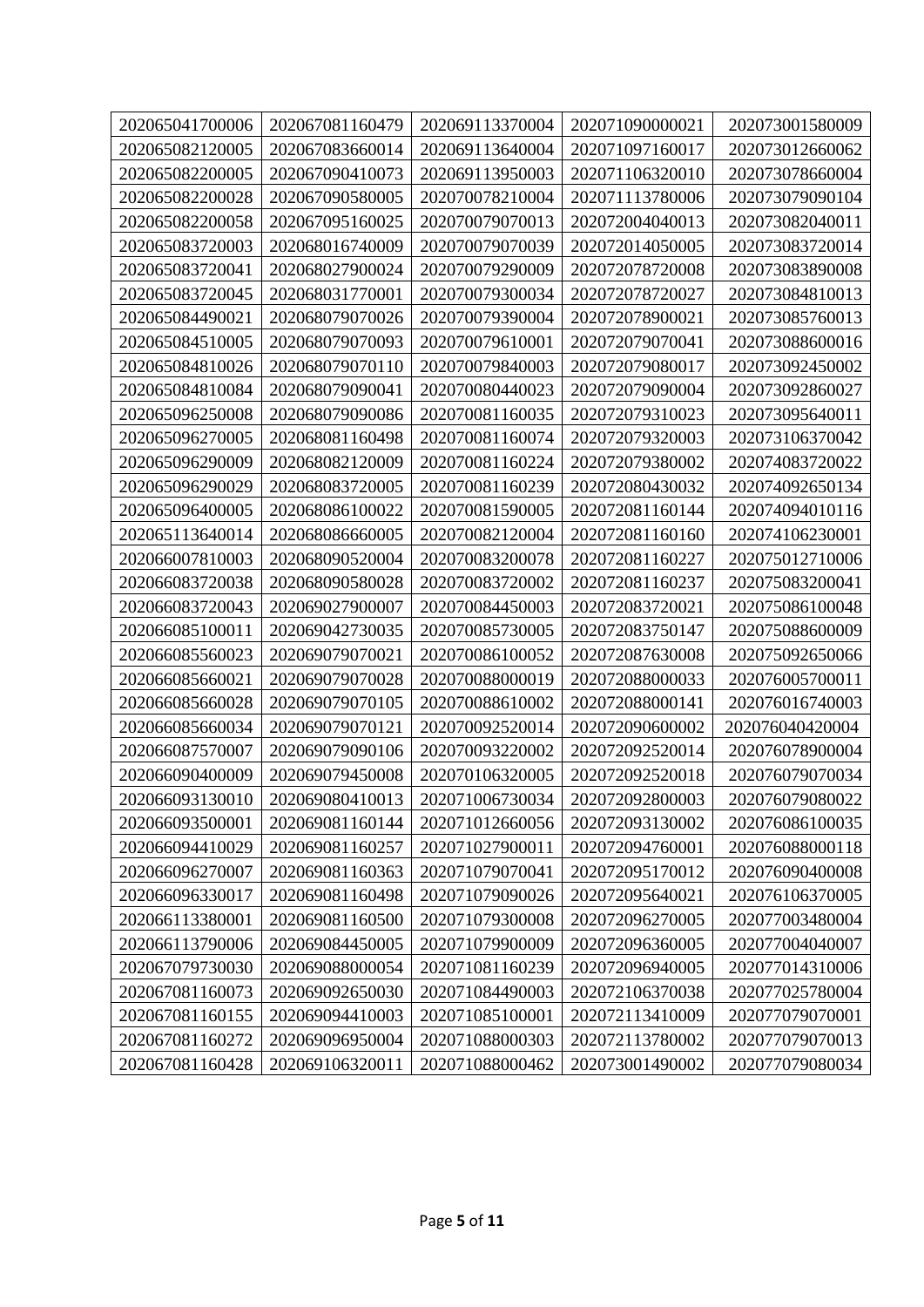| 202077079090071 | 202078095160011 | 202080005700003 | 202081079300010 | 202082092870017 |
|-----------------|-----------------|-----------------|-----------------|-----------------|
| 202077079090121 | 202078096330009 | 202080008570005 | 202081079300028 | 202083007810025 |
| 202077079330012 | 202078096690002 | 202080018970014 | 202081079300029 | 202083028500001 |
| 202077080001484 | 202078106320002 | 202080034930021 | 202081079470011 | 202083040420008 |
| 202077080030003 | 202078113640004 | 202080041160003 | 202081079910094 | 202083079410006 |
| 202077080440022 | 202078113780007 | 202080049120002 | 202081080001301 | 202083079410022 |
| 202077081160024 | 202079004040030 | 202080079070121 | 202081081160125 | 202083079840003 |
| 202077081160125 | 202079042730028 | 202080079070147 | 202081081160306 | 202083081160103 |
| 202077081160133 | 202079077470003 | 202080079080021 | 202081082120019 | 202083083200074 |
| 202077081160231 | 202079078500006 | 202080079090008 | 202081083720022 | 202083083200110 |
| 202077081160300 | 202079079070040 | 202080079090031 | 202081083720026 | 202083083720018 |
| 202077081600012 | 202079079090069 | 202080079410009 | 202081085100006 | 202083088000020 |
| 202077083660007 | 202079079090129 | 202080079420010 | 202081085660003 | 202083090000033 |
| 202077084330018 | 202079079310003 | 202080079520002 | 202081085750030 | 202083091370013 |
| 202077093980006 | 202079079320042 | 202080080440036 | 202081086100030 | 202083092870012 |
| 202077095160027 | 202079079400002 | 202080081160147 | 202081087650009 | 202083096270004 |
| 202077096330002 | 202079079470013 | 202080081160235 | 202081088000257 | 202084014050020 |
| 202077096360002 | 202079079760005 | 202080081160336 | 202081088000465 | 202084019420003 |
| 202077096970002 | 202079080000008 | 202080083720008 | 202081090580025 | 202084079070003 |
| 202077113370004 | 202079080590007 | 202080083720009 | 202081092080002 | 202084079300003 |
| 202078001580002 | 202079081160205 | 202080083720015 | 202081094410026 | 202084081160147 |
| 202078041160010 | 202079082120005 | 202080083750188 | 202081094410052 | 202084081160321 |
| 202078078660003 | 202079083200001 | 202080085760014 | 202081095000006 | 202084081160338 |
| 202078079070115 | 202079083200108 | 202080087630002 | 202081096290024 | 202084082200009 |
| 202078079080023 | 202079084330023 | 202080088000352 | 202081096950002 | 202084087010012 |
| 202078079090023 | 202079085730007 | 202080092870003 | 202081097160018 | 202084088000212 |
| 202078079090044 | 202079086100017 | 202080094050004 | 202081106240001 | 202084090000016 |
| 202078079300018 | 202079088000492 | 202080096290022 | 202081106370015 | 202084091370030 |
| 202078079410019 | 202079090400008 | 202080096360005 | 202081106370023 | 202084095000006 |
| 202078079450002 | 202079090580005 | 202080096360010 | 202081113370014 | 202085012660108 |
| 202078080430054 | 202079090600003 | 202080096690006 | 202081113950004 | 202085014050009 |
| 202078081160141 | 202079096290008 | 202080106370012 | 202082004040026 | 202085042730039 |
| 202078081160153 | 202079096290012 | 202080113640011 | 202082032140014 | 202085079070010 |
| 202078081220001 | 202079106320002 | 202081008570004 | 202082079070038 | 202085079070033 |
| 202078082130002 | 202079106320005 | 202081008570006 | 202082079910018 | 202085079320002 |
| 202078084490001 | 202079106370007 | 202081012660079 | 202082081160020 | 202085079550001 |
| 202078084790005 | 202079106370029 | 202081078210005 | 202082081160025 | 202085080000927 |
| 202078092520024 | 202079113410003 | 202081079070023 | 202082081160031 | 202085084810032 |
| 202078094000080 | 202079113650053 | 202081079090021 | 202082081160363 | 202085090520004 |
| 202078094790019 | 202080005700001 | 202081079090081 | 202082092870004 | 202085094010025 |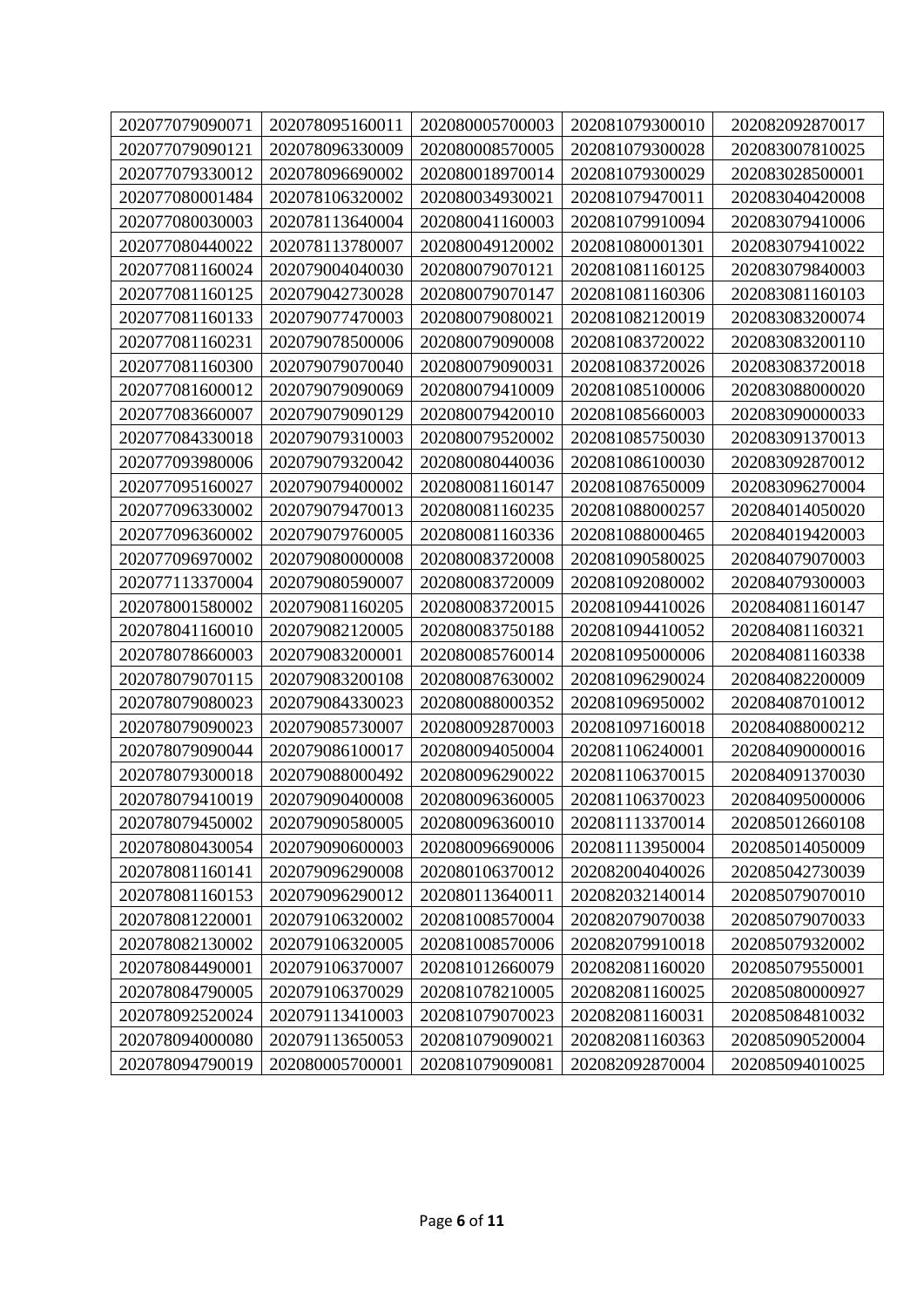| 202085095160038 | 202088088000023 | 202091077970041 | 202092082130009 | 202094090520003 |
|-----------------|-----------------|-----------------|-----------------|-----------------|
| 202085097160009 | 202088088000163 | 202091079090044 | 202092085750021 | 202094095170006 |
| 202085113290008 | 202088088000188 | 202091079090133 | 202092088000122 | 202094095190015 |
| 202086042730061 | 202088094010021 | 202091079300008 | 202092088000155 | 202095003620003 |
| 202086079090114 | 202088096320004 | 202091079410004 | 202092088000188 | 202095004040008 |
| 202086081160386 | 202088113650047 | 202091079480003 | 202092088000221 | 202095006730003 |
| 202086087560028 | 202089011180005 | 202091080000981 | 202092090580018 | 202095012660021 |
| 202086088000379 | 202089014050125 | 202091080590002 | 202092092560008 | 202095014050101 |
| 202086089950001 | 202089042730003 | 202091081160108 | 202092092870009 | 202095077970080 |
| 202086092800008 | 202089079310013 | 202091081160261 | 202093003620004 | 202095079330021 |
| 202086095170019 | 202089079410008 | 202091082120005 | 202093004040013 | 202095079390014 |
| 202086113650001 | 202089080001305 | 202091083200137 | 202093006730010 | 202095083200093 |
| 202087004040016 | 202089081160032 | 202091085480020 | 202093079330026 | 202095083200109 |
| 202087005700002 | 202089081160088 | 202091087570002 | 202093079420010 | 202095088000106 |
| 202087079320025 | 202089081160189 | 202091095170001 | 202093079490014 | 202095092650022 |
| 202087079370002 | 202089081160312 | 202091095190007 | 202093080430026 | 202095095170025 |
| 202087079500003 | 202089088000064 | 202091096690002 | 202093081090025 | 202096003620005 |
| 202087080410002 | 202089106370030 | 202091113290001 | 202093081160380 | 202096007810001 |
| 202087080590005 | 202089113370003 | 202091113410001 | 202093092520001 | 202096012660062 |
| 202087081160343 | 202090003620011 | 202092001490005 | 202094012660056 | 202096014050122 |
| 202087087570015 | 202090077950008 | 202092003620019 | 202094012660057 | 202096018970007 |
| 202087088000150 | 202090079550008 | 202092005700022 | 202094012750003 | 202096066870005 |
| 202087090000013 | 202090081160002 | 202092006730009 | 202094014050118 | 202096079080014 |
| 202087096250003 | 202090081160007 | 202092012660021 | 202094018970005 | 202096079300004 |
| 202087113290004 | 202090081160030 | 202092028500002 | 202094032140004 | 202096079410021 |
| 202088001410001 | 202090081160040 | 202092042730065 | 202094040480011 | 202096079460008 |
| 202088027900009 | 202090081160083 | 202092077970015 | 202094079090105 | 202096081090077 |
| 202088034930002 | 202090081160220 | 202092078660010 | 202094079090118 | 202096081160009 |
| 202088078900004 | 202090082120009 | 202092078720023 | 202094079090133 | 202096081160193 |
| 202088079090072 | 202090083200045 | 202092079070033 | 202094079380008 | 202096081160327 |
| 202088079420007 | 202090087010001 | 202092079080009 | 202094079380014 | 202096081600007 |
| 202088079610018 | 202090088000209 | 202092079090120 | 202094079380021 | 202096083200067 |
| 202088080170004 | 202090088000326 | 202092079420001 | 202094079400001 | 202096088000064 |
| 202088081160010 | 202090089950007 | 202092079610012 | 202094079570009 | 202096094010008 |
| 202088081160054 | 202090090440004 | 202092079730035 | 202094079820001 | 202096096250002 |
| 202088081160246 | 202090092650010 | 202092080000545 | 202094081160099 | 202096106240007 |
| 202088081160265 | 202090092870010 | 202092080060011 | 202094081160180 | 202096106370013 |
| 202088084500006 | 202090106240010 | 202092080400019 | 202094081590005 | 202096113380001 |
| 202088084810021 | 202091004040009 | 202092081160010 | 202094086690004 | 202097005700013 |
| 202088087570011 | 202091007810024 | 202092081160018 | 202094088000317 | 202097042730002 |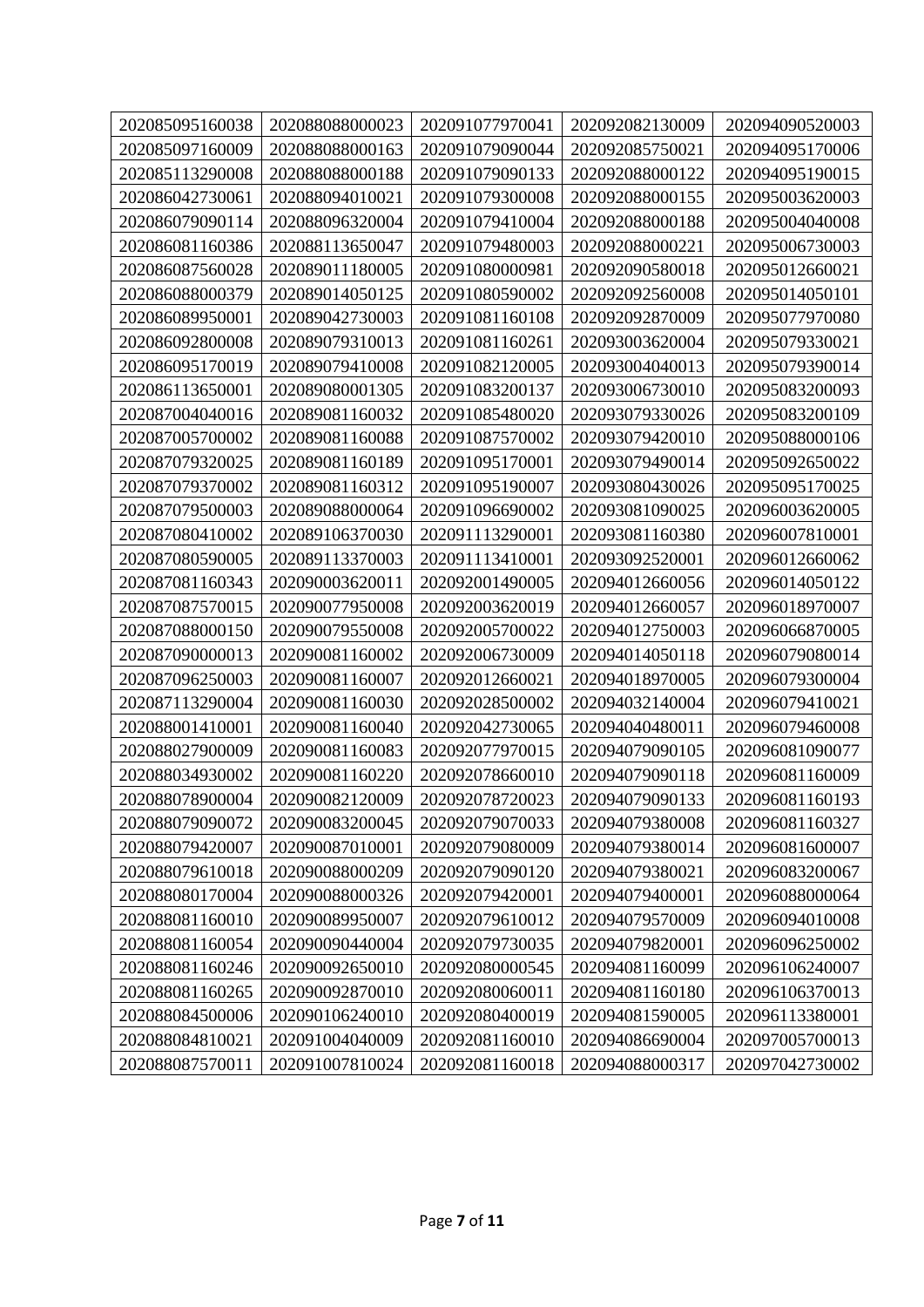| 202097079090069 | 202099088000032 | 202103096690004 | 202107079320006 | 202109113650019 |
|-----------------|-----------------|-----------------|-----------------|-----------------|
| 202097079300027 | 202099090000046 | 202104079070042 | 202107079460018 | 202110012750002 |
| 202097079890004 | 202099096960004 | 202104079090033 | 202107083200124 | 202110014050148 |
| 202097079890012 | 202099097160007 | 202104079280003 | 202107088000281 | 202110042730005 |
| 202097080400017 | 202099113650016 | 202104079300049 | 202107088000310 | 202110079080005 |
| 202097081210002 | 202099113650034 | 202104079320020 | 202108014310003 | 202110079080011 |
| 202097082120005 | 202100005700007 | 202104080000247 | 202108029700007 | 202110079090067 |
| 202097082200005 | 202100079300042 | 202104080001049 | 202108034930034 | 202110079280002 |
| 202097088000329 | 202100079890003 | 202104081160195 | 202108041800001 | 202110079300051 |
| 202097091200005 | 202100081090143 | 202104081160318 | 202108078720027 | 202110079370013 |
| 202097091370007 | 202100081160014 | 202104081160361 | 202108079080006 | 202110080410009 |
| 202097094000144 | 202100081160138 | 202104083200035 | 202108079320011 | 202110080410035 |
| 202098042730039 | 202100082200007 | 202104083750250 | 202108079370001 | 202110083200121 |
| 202098079090154 | 202100086100017 | 202104085750021 | 202108079370009 | 202110084810017 |
| 202098079310012 | 202100088000275 | 202104086660004 | 202108079890001 | 202110086650001 |
| 202098079320028 | 202101079070004 | 202104088000293 | 202108081160128 | 202110088000414 |
| 202098079450001 | 202101080000109 | 202104096250001 | 202108081160190 | 202110090000009 |
| 202098079450006 | 202101081160161 | 202104106320029 | 202108081160202 | 202110092650023 |
| 202098081160011 | 202101086660002 | 202104106370006 | 202108084810019 | 202110092860026 |
| 202098081160227 | 202101088000347 | 202104106370015 | 202108085480010 | 202110094990002 |
| 202098081160267 | 202101092520010 | 202105079390003 | 202108085710003 | 202110095170002 |
| 202098081160315 | 202102004040023 | 202105079840005 | 202108088000132 | 202110096360002 |
| 202098081160399 | 202102014050138 | 202105081160030 | 202108089950011 | 202110097160016 |
| 202098082200008 | 202102078660020 | 202105083720021 | 202108090020004 | 202110106370003 |
| 202098087560035 | 202102078720028 | 202105088000060 | 202108095640005 | 202110113640001 |
| 202098088000141 | 202102079070005 | 202106034930007 | 202108096260006 | 202110113650016 |
| 202098088000261 | 202102079370006 | 202106042730046 | 202109005700004 | 202111079450006 |
| 202098091370039 | 202102080440044 | 202106079090046 | 202109012660030 | 202111081160131 |
| 202099014050154 | 202102081160029 | 202106079290014 | 202109078660012 | 202111081160331 |
| 202099014310007 | 202102081160069 | 202106079380012 | 202109079090137 | 202111081590001 |
| 202099077970023 | 202102087560042 | 202106081160039 | 202109079280003 | 202111081590015 |
| 202099077970045 | 202103006430026 | 202106081160258 | 202109081160289 | 202111081600010 |
| 202099079070045 | 202103014310001 | 202106083200112 | 202109081160295 | 202111081600019 |
| 202099079070049 | 202103079070017 | 202106083720027 | 202109083200142 | 202111083200101 |
| 202099079070054 | 202103079070032 | 202106088000206 | 202109083890016 | 202111083890018 |
| 202099079080003 | 202103079080004 | 202106090000037 | 202109086100017 | 202111083900001 |
| 202099081160129 | 202103079080008 | 202107012660059 | 202109088000176 | 202111084490004 |
| 202099081160141 | 202103079300016 | 202107012660066 | 202109096360001 | 202111084810035 |
| 202099081160214 | 202103081090195 | 202107042730028 | 202109096360003 | 202111086100056 |
| 202099081160289 | 202103081160295 | 202107079290012 | 202109106320015 | 202111088000242 |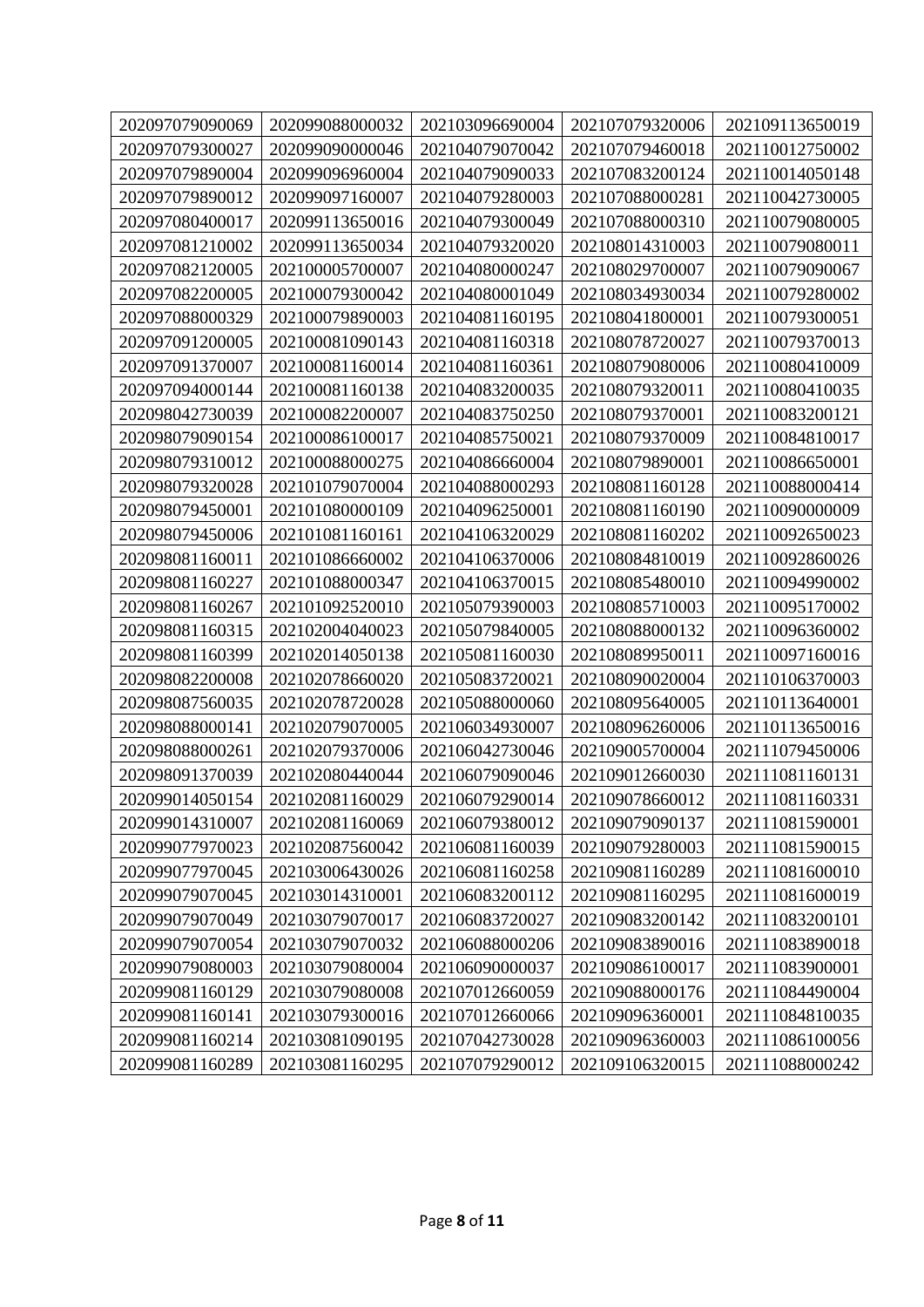| 202111091370014 | 202114079090026 | 202116079330014 | 202118081160494 | 202122079450001 |
|-----------------|-----------------|-----------------|-----------------|-----------------|
| 202111096690007 | 202114079090151 | 202116079370005 | 202118088000295 | 202122079570008 |
| 202111106370010 | 202114079300025 | 202116079470008 | 202118088000320 | 202122079760007 |
| 202112001160003 | 202114079390020 | 202116079730003 | 202118096360005 | 202122079910180 |
| 202112049060012 | 202114079820001 | 202116080410004 | 202118097160002 | 202122081160051 |
| 202112079070032 | 202114080170007 | 202116081160182 | 202119018970023 | 202122081160219 |
| 202112079300031 | 202114081160153 | 202116081160290 | 202119049120004 | 202122081160296 |
| 202112079380008 | 202114081160357 | 202116081160298 | 202119079090032 | 202122083200104 |
| 202112079730029 | 202114083200104 | 202116082200005 | 202119079550005 | 202122084810028 |
| 202112080170013 | 202114084490002 | 202116085710003 | 202119081160312 | 202122087880003 |
| 202112081160085 | 202114084790004 | 202116086100049 | 202119088000241 | 202122094790013 |
| 202112081160341 | 202114086100005 | 202116087560037 | 202120034930031 | 202122096290014 |
| 202112082020012 | 202114087500003 | 202116088000117 | 202120079090102 | 202122106370033 |
| 202112086940026 | 202114087880009 | 202116088000365 | 202120079300007 | 202123014050038 |
| 202112089950001 | 202114088000392 | 202116091200015 | 202120081160112 | 202123078500011 |
| 202112096250002 | 202114090020024 | 202116106320006 | 202120081160151 | 202123078900004 |
| 202112096970002 | 202114094010021 | 202117001160003 | 202120081160175 | 202123079070019 |
| 202112106240014 | 202114095190002 | 202117012660088 | 202120081160194 | 202123079300007 |
| 202113032140011 | 202114096970006 | 202117079280002 | 202120081160263 | 202123079310018 |
| 202113042730018 | 202114106370023 | 202117079290017 | 202120081160320 | 202123079330024 |
| 202113049060001 | 202114113290014 | 202117079910072 | 202120086940024 | 202123079890008 |
| 202113049120008 | 202115027900006 | 202117080410017 | 202120095170013 | 202123081160103 |
| 202113078500004 | 202115079090130 | 202117081160386 | 202120095190014 | 202123081160136 |
| 202113079080010 | 202115079300007 | 202117082130016 | 202120096290017 | 202123081200002 |
| 202113079090103 | 202115079300043 | 202117083720017 | 202120096690011 | 202123082130002 |
| 202113079410028 | 202115079330014 | 202117094000011 | 202121012660078 | 202123083200056 |
| 202113079420001 | 202115079330015 | 202117113650023 | 202121078660018 | 202123083890009 |
| 202113079570005 | 202115079410014 | 202118027900022 | 202121079610011 | 202123088000125 |
| 202113082120012 | 202115079610001 | 202118079090022 | 202121080590005 | 202123088000309 |
| 202113084510006 | 202115079890006 | 202118079090124 | 202121081160043 | 202123092650025 |
| 202113088000172 | 202115081160143 | 202118079310012 | 202121081160157 | 202123094790011 |
| 202113090520003 | 202115081160146 | 202118079400005 | 202121081160353 | 202123096260005 |
| 202113092870007 | 202115084330022 | 202118081160047 | 202121087470018 | 202123097160016 |
| 202113095640007 | 202115106370042 | 202118081160214 | 202121088000119 | 202123106370004 |
| 202113106320017 | 202115113440008 | 202118081160316 | 202121092870005 | 202123113640012 |
| 202114003620008 | 202116005700020 | 202118081160388 | 202121106240014 | 202123113650009 |
| 202114011180010 | 202116014050103 | 202118081160419 | 202122027900018 | 202123113650045 |
| 202114014050097 | 202116032140017 | 202118081160430 | 202122079280005 | 202124079070023 |
| 202114034930035 | 202116032140026 | 202118081160457 | 202122079300015 | 202124079460006 |
| 202114042730033 | 202116079090070 | 202118081160485 | 202122079320005 | 202124079890005 |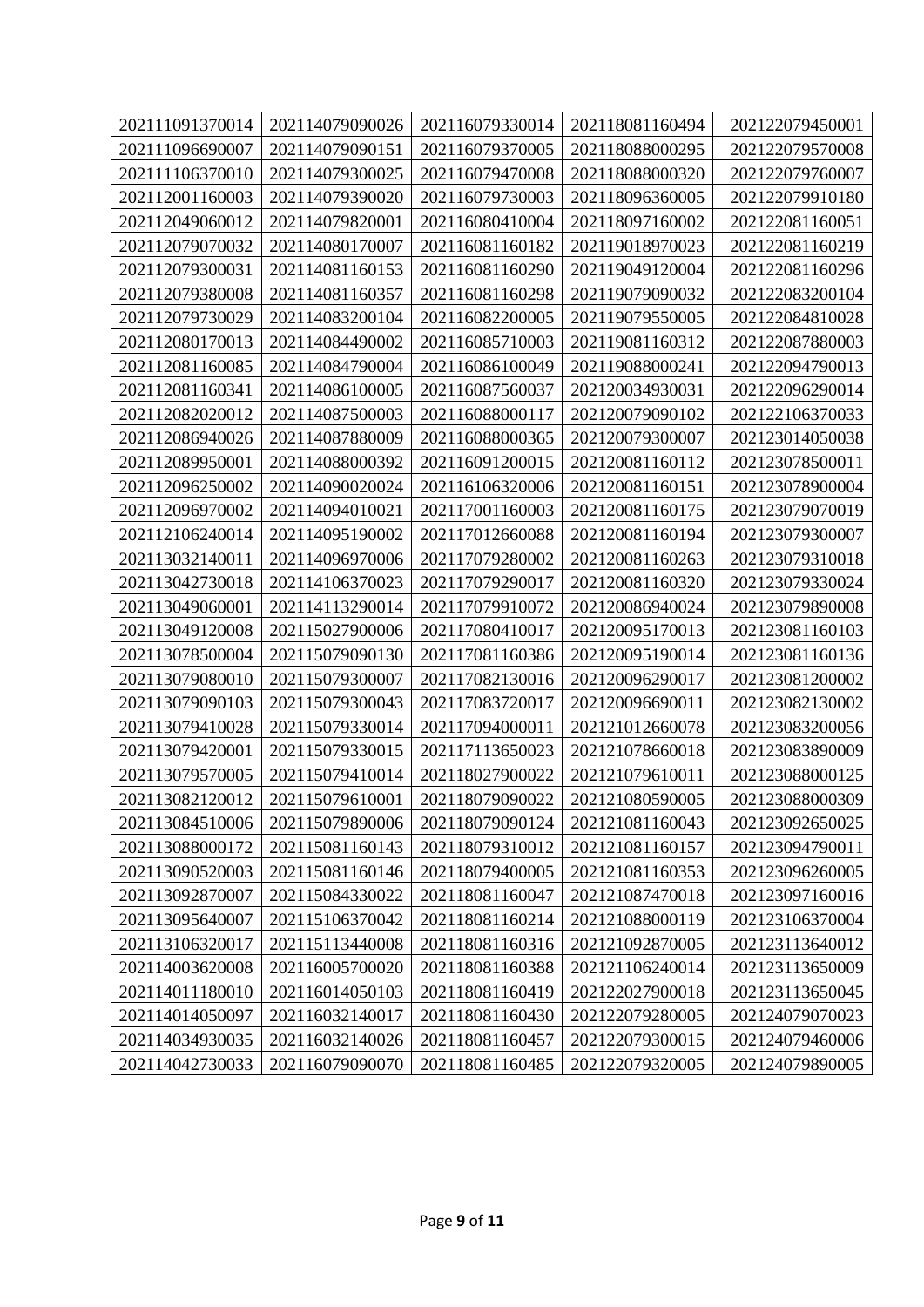| 202124080400019 | 202127027900006 | 202129006730018 | 202131081160103 | 202132096950006 |
|-----------------|-----------------|-----------------|-----------------|-----------------|
| 202124081160043 | 202127034930047 | 202129078070002 | 202131081160143 | 202132113790001 |
| 202124081160185 | 202127077970042 | 202129078500005 | 202131081160389 | 202133014050036 |
| 202124081160339 | 202127079300048 | 202129079070024 | 202131082120018 | 202133014050073 |
| 202124082120013 | 202127079890002 | 202129079280001 | 202131083720001 | 202133018970013 |
| 202124095640017 | 202127080000709 | 202129079280002 | 202131083890013 | 202133079070041 |
| 202124106320024 | 202127081160111 | 202129079410052 | 202131084490009 | 202133079290003 |
| 202125004040019 | 202127081160200 | 202129079890001 | 202131088000316 | 202133079330027 |
| 202125007810008 | 202127082200005 | 202129081160061 | 202131092560012 | 202133079370009 |
| 202125079300013 | 202127083200111 | 202129081160086 | 202131092870012 | 202133079860002 |
| 202125081160103 | 202127086100061 | 202129081160159 | 202131094410012 | 202133079890002 |
| 202125081600001 | 202127088000067 | 202129081160309 | 202131096950004 | 202133079910201 |
| 202125083750267 | 202127088000153 | 202129081160341 | 202131106240018 | 202133081160004 |
| 202125088000294 | 202127090520015 | 202129084810004 | 202131113410004 | 202133081160066 |
| 202125088610002 | 202127094050007 | 202129086940003 | 202132003480004 | 202133081160348 |
| 202125090000033 | 202127106370054 | 202129095000006 | 202132019420014 | 202133081600008 |
| 202125096270004 | 202128001160003 | 202129096360006 | 202132027900027 | 202133083890019 |
| 202125096360005 | 202128004040016 | 202129106370022 | 202132034930003 | 202133088000139 |
| 202125113780003 | 202128028500004 | 202130014050134 | 202132079090040 | 202133094010001 |
| 202126006920002 | 202128041800005 | 202130042730046 | 202132079090144 | 202133095000005 |
| 202126014050017 | 202128042730026 | 202130078720009 | 202132079290003 | 202133095190008 |
| 202126014050028 | 202128079070058 | 202130079090134 | 202132079310015 | 202134042730037 |
| 202126041160006 | 202128079300032 | 202130079450005 | 202132079330018 | 202134042730062 |
| 202126042730048 | 202128079370011 | 202130079840001 | 202132079330022 | 202134042730081 |
| 202126079300015 | 202128079410020 | 202130080000438 | 202132079330030 | 202134079090068 |
| 202126079400004 | 202128079480004 | 202130081160410 | 202132079400012 | 202134079470007 |
| 202126079410036 | 202128079730004 | 202130083200075 | 202132079410051 | 202134079890007 |
| 202126079490003 | 202128079890002 | 202130083750335 | 202132079450012 | 202134080060010 |
| 202126080001111 | 202128081160236 | 202130083870003 | 202132079460005 | 202134081160004 |
| 202126080001238 | 202128081160314 | 202130090020027 | 202132079570016 | 202134082200016 |
| 202126081160190 | 202128082120013 | 202130092650021 | 202132079890002 | 202134093220003 |
| 202126081160222 | 202128083200099 | 202130094000143 | 202132079890007 | 202134095160022 |
| 202126084490007 | 202128083660022 | 202130106370038 | 202132081160303 | 202134096360001 |
| 202126088000174 | 202128083750422 | 202131011180011 | 202132082120006 | 202135014050098 |
| 202126093980004 | 202128087020007 | 202131079300021 | 202132082120035 | 202135019960001 |
| 202126094010003 | 202128089920009 | 202131079890001 | 202132082200001 | 202135042730071 |
| 202126096360007 | 202128095160024 | 202131079890004 | 202132083720006 | 202135079840005 |
| 202126113780001 | 202128096360008 | 202131080170004 | 202132088000040 | 202135081160106 |
| 202127001410001 | 202128106370018 | 202131081160031 | 202132088170006 | 202135083200067 |
| 202127014050041 | 202128113950002 | 202131081160070 | 202132093380003 | 202135086940003 |